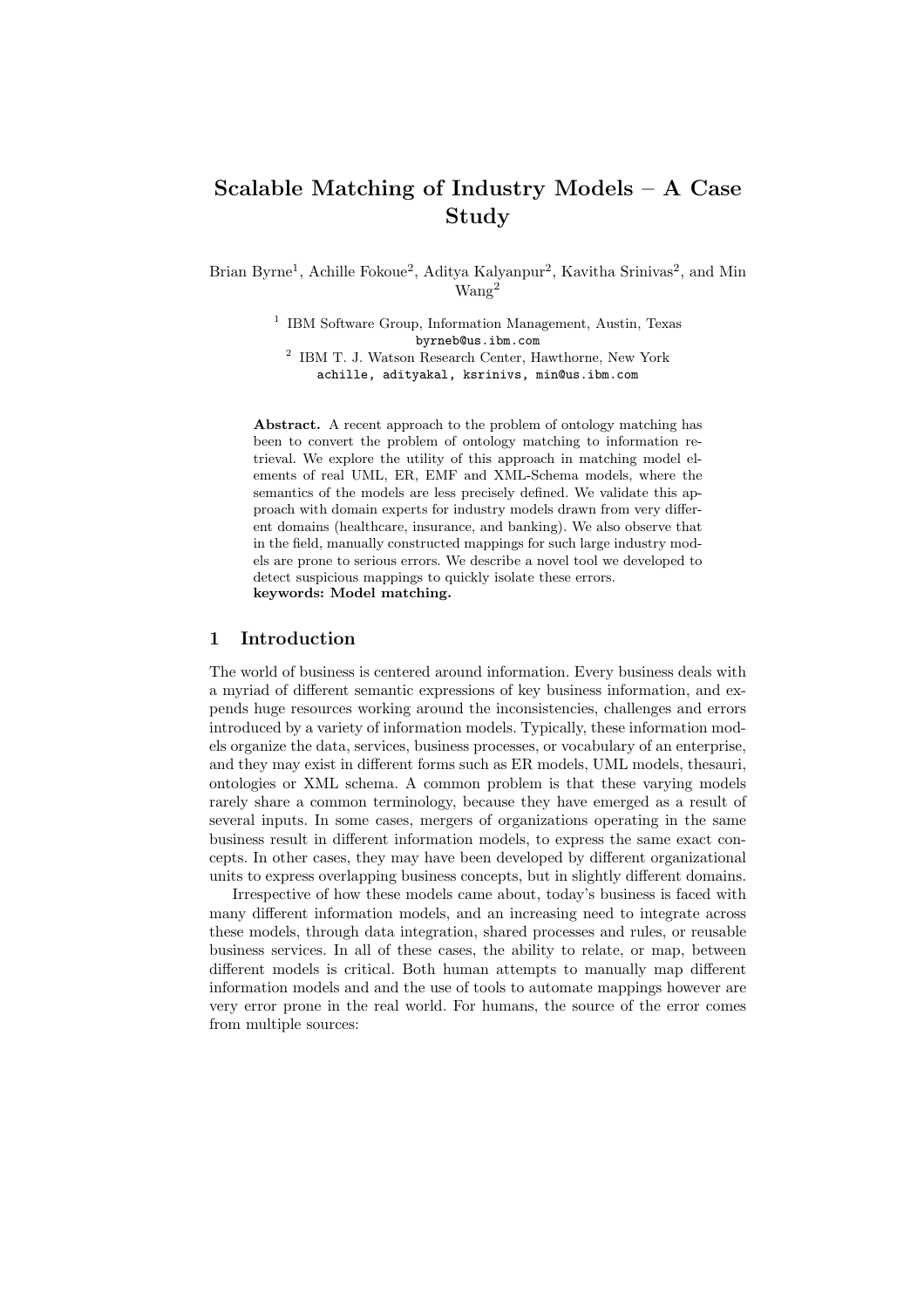- The size of these models (typically, these models have several thousand elements each)
- The fact that lexical names of model elements rarely match, or when they do match, its because of the wrong reasons (e.g., a document may have an endDate attribute, as does a claim, but the two endDate reflect semantically different things, although they match at the lexical level).
- Models often express concepts at different levels of granularity, and it may not always be apparent at what level the concept should be mapped. In many real world mappings, we have observed a tendency for human analysts to map everything to generic concepts rather than more specific concepts. While these mappings are not necessarily invalid, they have limited utility in data integration scenarios, or in solution building.

The above points make it clear that there is a need for a tool to perform semiautomated model mapping, where a tool can help suggest appropriate mappings to a human analyst. Literature on ontology matching and alignment is clearly helpful in designing such a tool. Our approach to building such a tool is similar in spirit to the ideas implemented in Falcon-AO [1],[2] and PRIOR ([3]), except that we adapted their techniques to UML, ER and EMF models. Matching or alignment across these models is different from matching ontologies, because the semantics of these models are poorly defined compared to those of ontologies. Perhaps due to this reason, schema mapping approaches tend to focus mostly on lexical and structural analysis. However, existing schema mapping approaches scale very poorly to large models. Most analysts in the field therefore tend to revert to manual mapping, despite the availability of many schema mapping tools.

We however make the observation that in most industry models, the semantics of model elements is buried in documentation (either within the model, or in separate PDF, Excel or Word files). We therefore use techniques described by Falcon-AO and PRIOR to build a generic representation that allows us to exploit the structural and lexical information about model elements along with semantics in documentation. The basic idea, as described in PRIOR is to convert the model mapping problem into a problem of information retrieval. Specifically, each model element is converted into a virtual document with a number of fields that encode the structural, lexical and semantic information associated with that model element. This information is in turn expressed as a term vector for a document. Mapping across model elements is then measured as a function of document similarity; i.e., the cosine similarity between two term vectors. This approach scales very well because we use the Apache Lucene text search engine for indexing and searching these virtual documents.

The novelty in our approach is that we also developed an engine to identify suspicious mappings produced either by our tool or by human analysts. We call this tool a Lint engine for model mappings, after the popular Lint tool which checks C programs for common software errors. The key observation that motivated our development of the Lint engine was that human model mappings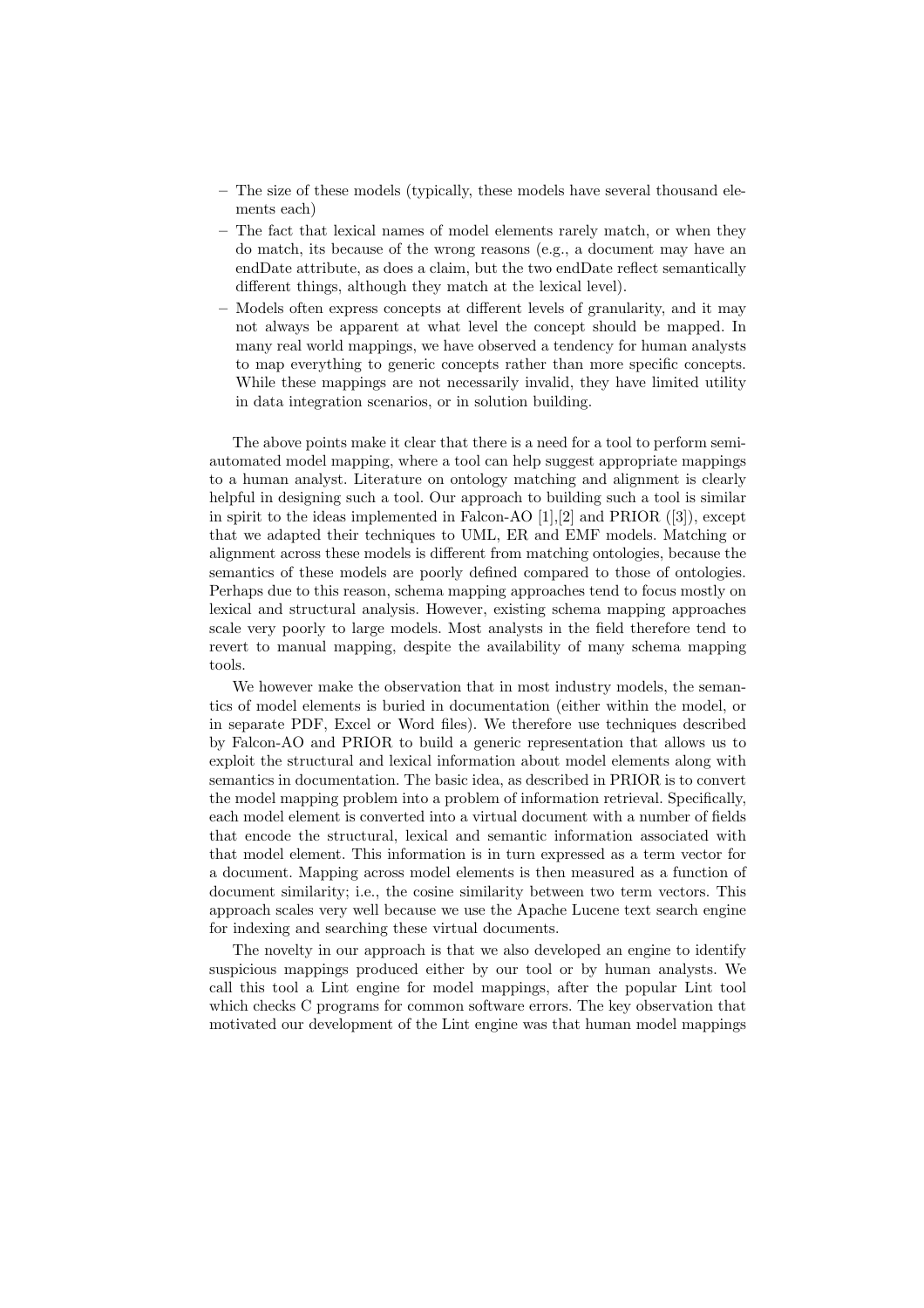were shockingly poor for 3/4 model mappings that were produced in real business scenarios. Common errors made by human analysts included the following:

- Mapping elements to overly general classes (equivalent to Thing).
- Mapping elements to subtypes even when the superclass was the appropriate match. As an example, Hierarchy was mapped to HierarchyType when Hierarchy existed in the other model.
- Mapping elements that were simply invalid or wrong.

We encoded 6 different heuristics to flag suspicious mappings, including heuristics that can identify common errors made by our own algorithm (e.g., the tendency to match across elements with duplicate, copied documentation). The Lint engine for model mappings is thus incorporated as a key filter for semiautomated model mapping tool, to reduce the number of false positives that the human analyst needs to examine. A second use of our tool is of course to review the quality of human mappings in cases where the model mappings were produced manually.

Our key contributions are as follows:

- We describe a technique to extend existing techniques in ontology mapping to the problem of model mapping across UML, ER, and EMF models. Unlike existing approaches in schema mapping, we exploit semantic information embedded in documentation along with semantic and lexical information to perform the mapping.
- We describe a novel Lint engine which can be used to review the quality of model mappings produced either by a human or by our algorithm.
- We perform a detailed evaluation of the semi-automated tool on 7 real world model mappings. Four of the seven mappings had human mappings that were performed in a business context. We evaluated the Lint engine on these 4 mappings. The mappings involved large industry specific framework models with thousands of elements in each model in the domains of healthcare, insurance, and banking, as well as customer models in the domains of healthcare and banking. Our approach has therefore been validated on mappings that were performed for real business scenarios. In all cases, we validated the output of both tools with domain experts.

## 2 Related Work

Ontology matching or the related problem of schema matching is a well studied problem, with a number of different approaches that are too numerous to be outlined here in detail. We refer the reader instead to surveys of ontology or schema matching [4–6]. A sampling of ontology matching approaches include GLUE [7], PROMPT [8], HCONE-merge [9] and SAMBO [10]. Sample approaches to schema matching include Cupid [11], Artemis [12], and Clio [13–16]. Our work is mostly closely related to Falcon-AO [1, 2] and PRIOR [3], two recent approaches to ontology matching that combine some of the advantages of earlier approaches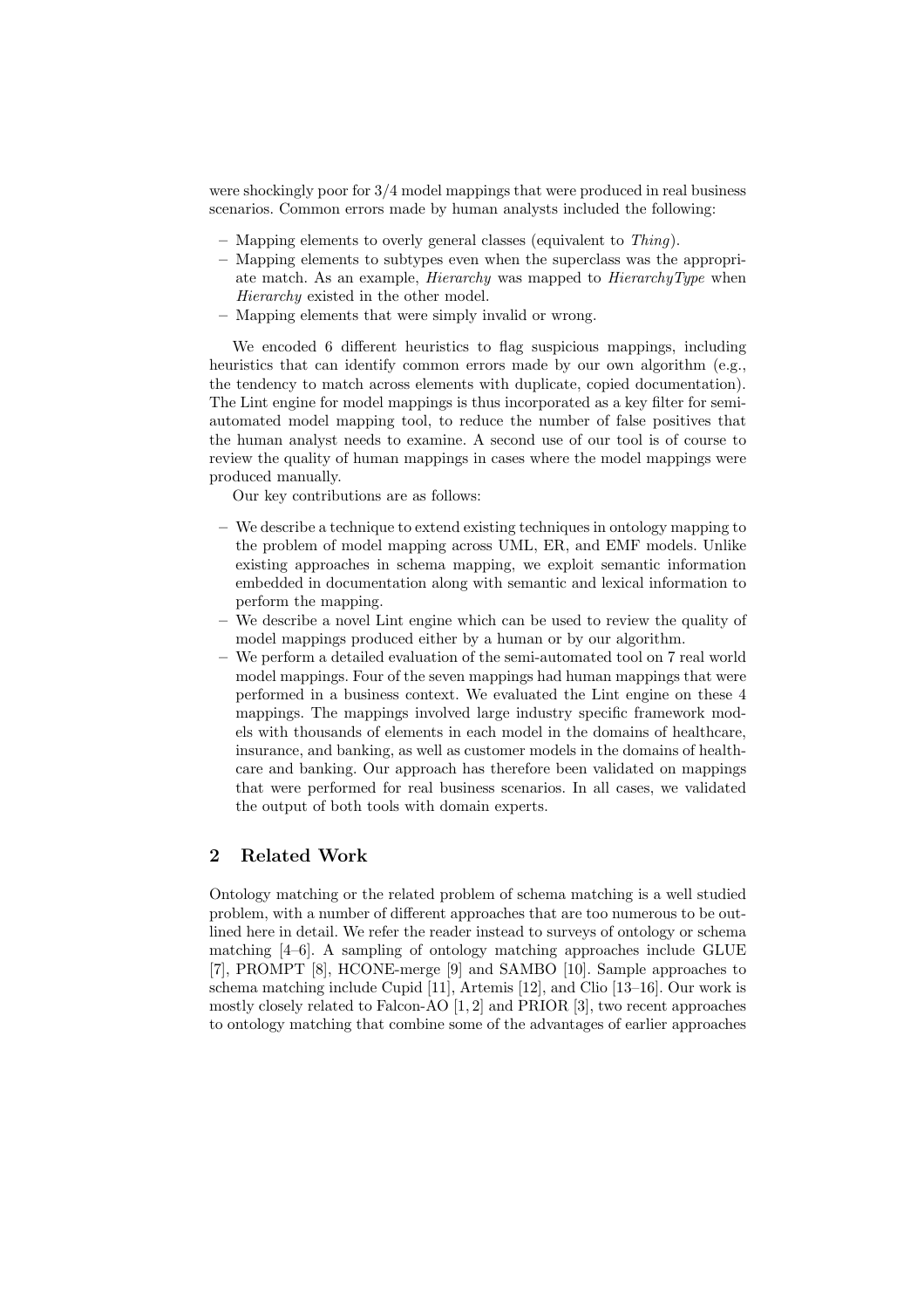such as linguistic and structural matching incorporated within an informationretrieval approach, and seem well positioned to be extended to address matching in shallow-structured models such as UML, ER and EMF models. Both Falcon-AO and PRIOR have been compared with existing systems in OAEI 2007 and appear to scale well in terms of performance. Because our work addresses matching across very large UML, ER and EMF data models (about 5000 elements), we adapted the approaches described in Falcon-AO and PRIOR to these models. Matching or alignment across these models is different from matching ontologies, because the semantics of these models are poorly defined compared to those of ontologies. More importantly, we report the results of applying these techniques to 7 real ontology matching problems in the field, and describe scenarios where the approach is most effective.

### 3 Overall Approach

#### 3.1 Matching algorithm

Casting the matching problem to an IR problem Similar to approaches outlined in Falcon-AO [1],[2] and PRIOR ([3]), a fundamental principle in our approach is to cast the problem of model matching into a classical Information Retrieval problem. Model elements (e.g. attributes or classes) from various modeling representations (e.g. XML Schema, UML, EMF, ER) are transformed into virtual documents. A virtual document consists of one or more fields capturing the structural, lexical and semantic information associated with the corresponding model element.

A Vector Space Model (VSM) [17] is then adopted: each field F of a document is represented as a vector in a  $N_F$ -dimensional space, with  $N_F$  denoting the number of distinct words in field F of all documents. Traditional TF-IDF (Term Frequency - Inverse Document Frequency) values are used as the value of coordinates associated to terms. Formally, let  $D_F$  denotes the vector associated with the field F of a virtual document D, and  $D_F[i]$  denotes the ith coordinate of the vector associated with the field  $F$  of a virtual document  $D$ :

$$
D_F[i] = tf_i * idf_i \tag{1}
$$

$$
tf_i = |t_i|/N_F \tag{2}
$$

$$
idf_i = 1 + log(ND/d_i)
$$
\n(3)

where

- $-|t_i|$  represents the number of occurrence, in the field F of document D, of the term t corresponding to the ith coordinate of the vector  $D_F$ ,
- ND corresponds to the total number of documents, and
- $-d_i$  is the number of documents in which t appears at least once in F

The similarity  $sim(A, B)$  between two model elements A and B is computed as the weighted mean of the cosine of the angle formed by their field vectors.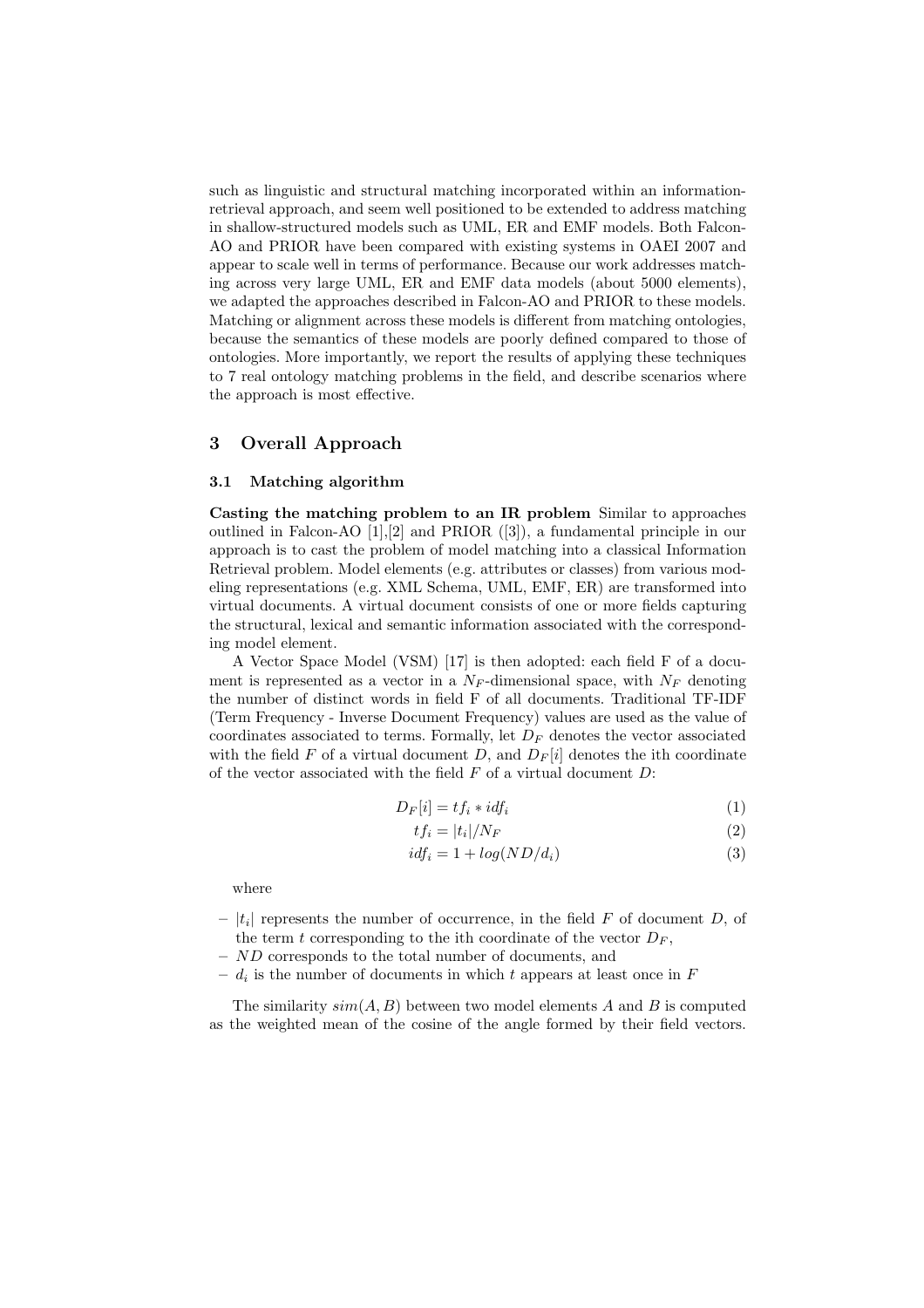Formally, let D and  $D'$  be the virtual documents corresponding to A and B, respectively. Let  $q$  be the number of distinct field names in all documents.

$$
sim(A, B) = \frac{\sum_{k=1}^{q} \alpha_k * cosine(D_{F_k}, D'_{F_k})}{\sum_{k=1}^{q} \alpha_k}
$$
\n(4)

$$
cosine(D_{F_k}, D'_{F_k}) = \frac{\sum_{i=1}^{N_{F_k}} D_{F_k}[i] * D'_{F_k}[i]}{|D_{F_k}| * |D'_{F_k}|}
$$
(5)

$$
|D_F| = \sqrt{\sum_{i=1}^{N_F} (D_F[i])^2} \tag{6}
$$

where  $\alpha_k$  is the weight associated with the field  $F_k$ , which indicates the relative importance of information encoded by that field.

In our Lucene<sup>3</sup>-based implementation, before building document vectors, standard transformations, such as stemming/lemmatization, stop words removal, lowercasing, etc, are performed. In addition to these standard transformations, we also convert camel case words (e.g. "firstName") into corresponding group of space separated words (e.g. "first name").

Transforming model elements into virtual documents A key step in our approach is the transformation of elements of a data model into virtual documents. For simplicity of the presentation, we assume that the data model is encoded as a UML Class diagram<sup>4</sup>

The input of the transformation is a model element (e.g. attribute, reference/association, or class). The output is a virtual document with the the following fields:

- name. This field consists of the name of the input element.
- documentation. This field contains the documentation of the input model element.
- containerClass. For attribute, reference and association, this field contains the name and documentation of their containing class.
- $-$  path. This field contains the path from the model root package to the model element (e.g. for an attribute "bar" of the class "foo" located in the package "example", the path is /example/foo/bar).
- body. This field is made of the union of terms in all fields except path.

While the first two fields encode only lexical information, the next two fields (containerClass and path) capture some of the structure of the modeling elements. In our implementation, when the models to be compared appear very similar, which translates to a very large number of discovered mappings, we typically empirically adjust upwards the weight of the "containerClass" and "path" fields to convey more importance to the structural similarity.

<sup>3</sup> http://lucene.apache.org/java/docs/

<sup>4</sup> Our implementation is able to handle more data model representations, including XML Schemas, ER diagrams, and EMF ECore models.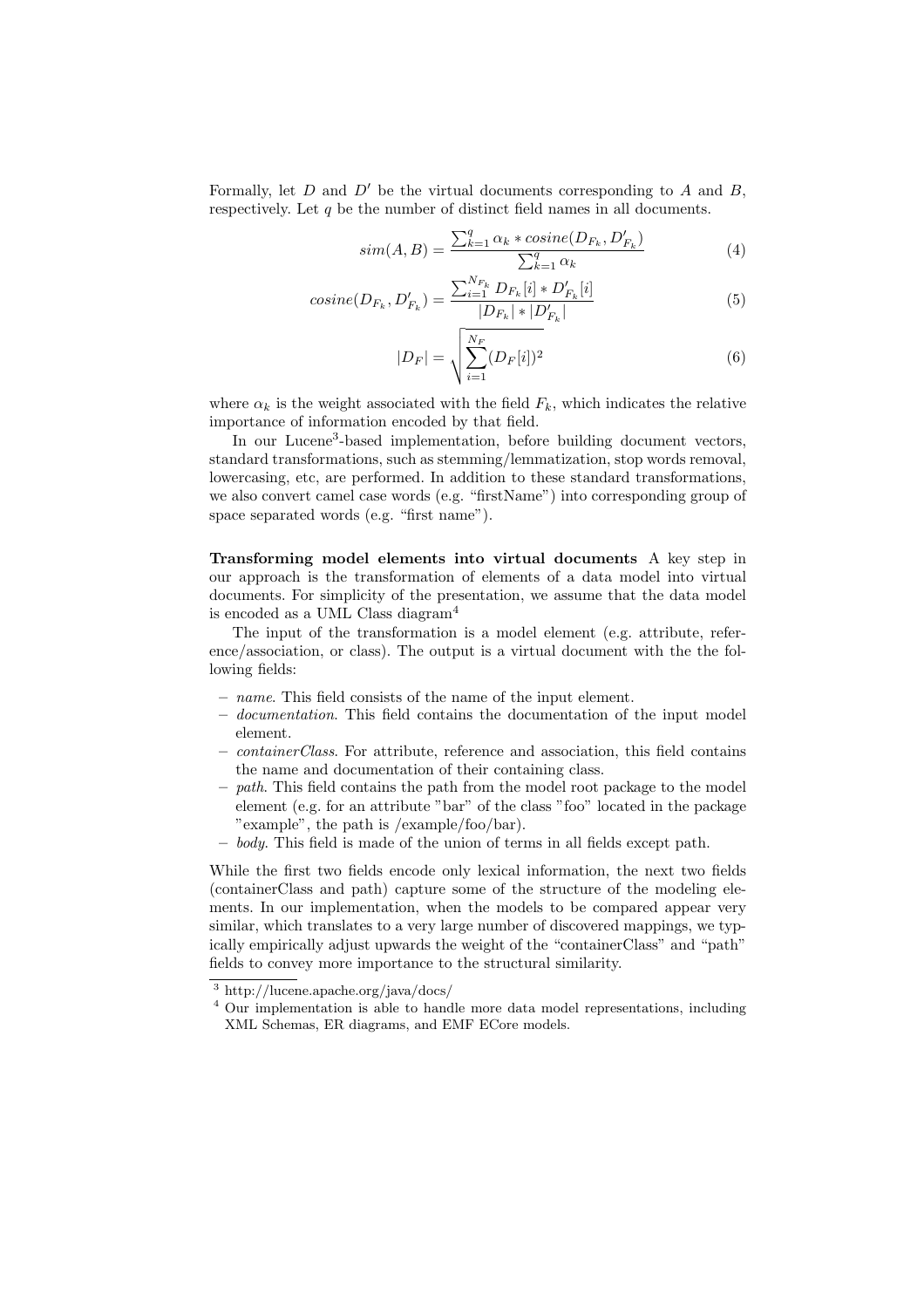For the simple UML model shown in Figure 3.1, 5 virtual documents will be created, among which is the following:



#### Fig. 1. Simple Model Example

- 1. Virtual document corresponding to the class "Place":
	- name : "Place"
	- documentation: "a bounded area defined by nature by an external authority such as a government or for an internal business purpose used to identify a location in space that is not a structured address for example country city continent postal area or risk area a place may also be used to define a logical place in a computer or telephone network e.g. laboratory e.g. hospital e.g. home e.g. doctor's office e.g. clinic"
	- containerClass: ""
	- $-$  path: "/simple test model/place"
	- body:"place, a bounded area defined by nature by an external authority such as a government or for an internal business purpose used to identify a location in space that is not a structured address for example country city continent postal area or risk area a place may also be used to define a logical place in a computer or telephone network e.g. laboratory e.g. hospital e.g. home e.g. doctor's office e.g. clinic"
- 2. Virtual document corresponding to the attribute "Place id":
	- $-$  *name* : "place id"
	- documentation: "the unique identifier of a place"
	- containerClass: "place, a bounded area defined by nature by an external authority such as a government or for an internal business purpose used to identify a location in space that is not a structured address for example country city continent postal area or risk area a place may also be used to define a logical place in a computer or telephone network e.g. laboratory e.g. hospital e.g. home e.g. doctor's office e.g. clinic"
	- path: "/simple test model/place/place id"
	- $-$  body: "place id, the unique identifier of a place, place, a bounded area defined by nature by an external authority such as a government or for an internal business purpose used to identify a location in space that is not a structured address for example country city continent postal area or risk area a place may also be used to define a logical place in a computer or telephone network e.g. laboratory e.g. hospital e.g. home e.g. doctor's office e.g. clinic"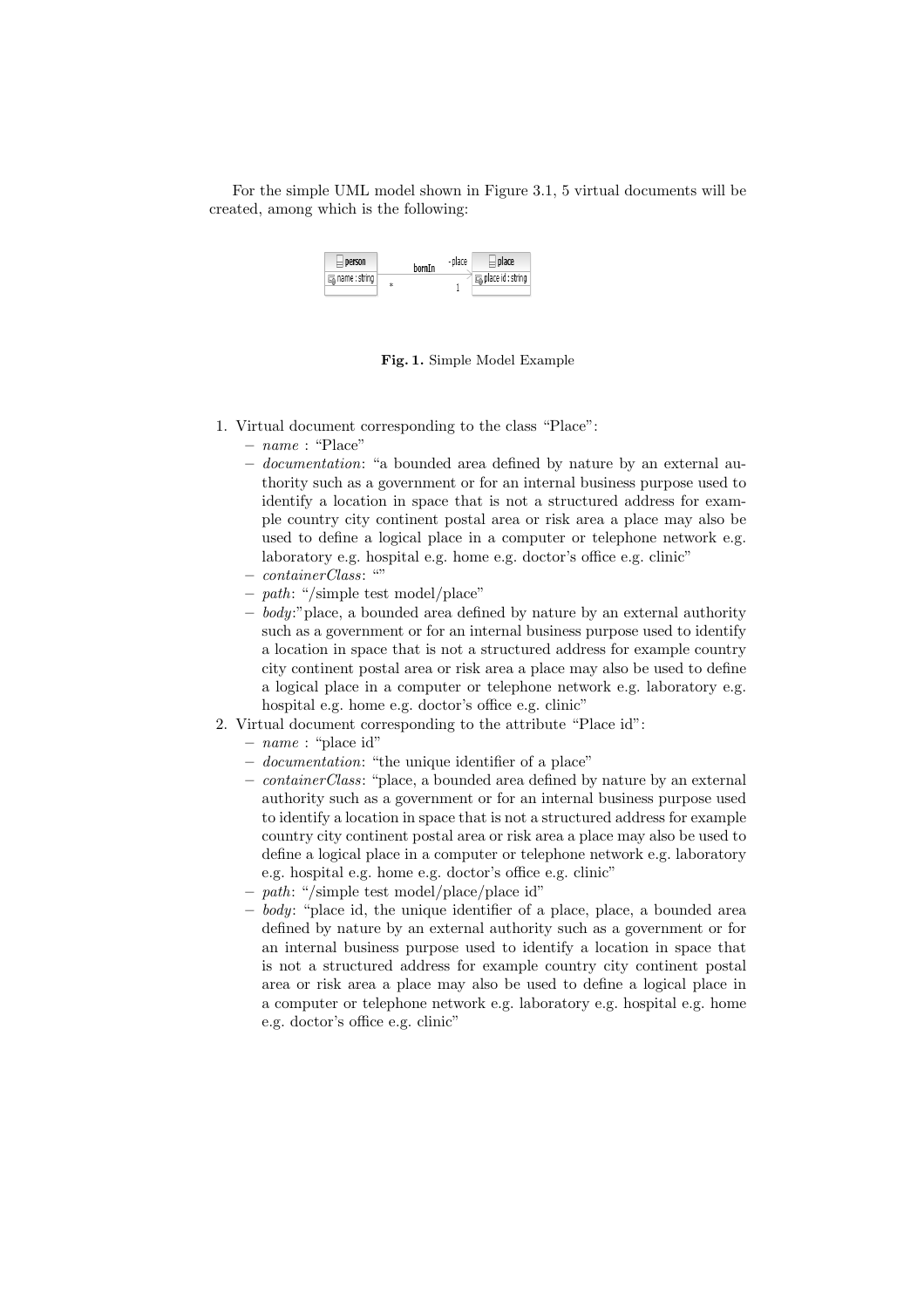Adding lexical and semantic similarity between terms The cosine scoring scheme presented above (4) is intolerant to even minor lexical or semantic variations in terms. For example, the cosine score computed using equation (4) for the document vectors (gender: 1, sex: 0) and (gender:0, sex: 1) will be 0 although "gender" mentioned in the first document is clearly semantically related to "sex" appearing in the second document. To address this limitation, we modify the initial vector to add, for a given term  $t$ , the indirect contributions of terms related to t as measured by a term similarity metric. Formally, instead of using  $D_{F_k}$  (resp.  $D'_{F_k}$ ) in equation (4), we used the document vector  $\widehat{D_{F_k}}$  whose coordinates  $D_{F_k}[i]$ , for  $1 \leq i \leq N_{F_k}$ , are defined as follows:

$$
\widehat{D_{F_k}[i]} = D_{F_k}[i] + \beta_i * \sum_{j=1 \text{ \& } j \neq i}^{N_{F_k}} termSim(t_i, t_j) * D_{F_k}[j] \tag{7}
$$

$$
\beta_{i} = \begin{cases} 0 & \text{if, for all } j \neq i, D_{F_{k}}[j] = 0, \\ \frac{1}{\sum_{j=1}^{N_{F_{k}}} \sum_{j \neq i} \sum_{k} D_{F_{k}}[j] \neq 0} 1 & \text{otherwise} \end{cases}
$$
(8)

where

 $-$  termSim is a term similarity measure such as Jaccard or Levenshtein similarity measure (for lexical similarity), a semantic similarity measure based on WordNet [18] [19], or a combination of similarity measures.  $termSim(t_i, t_j) *$  $D_{F_k}[j]$  in (7) measures the contribution to the term  $t_i$  of the potentially related term  $t_i$ .

 $\beta_i$  is the weight assigned to indirect contributions of related terms.

For efficiency, when comparing two document vectors, we only add in the modified document vectors, the contributions of terms corresponding to at least one non-zero coordinate of any of the two vectors.

The equation (7) applied to the previous example transforms (gender:1, sex :0) to (gender: 1, sex: termSim("sex", "gender")) and (gender: 0, sex: 1) to (gender: termSim("gender", "sex"), sex: 1). Assuming that termSim("sex", "gender"), which is the same as termSim("gender", "sex"), is not equal to zero, the cosine score of the transformed vectors will obviously be different from zero, and will reflect the similarity between the terms "gender" and "sex".

For the results reported in the evaluation section, only the Levenshtein similarity measure was used. Using a semantic similarity measures based on wordnet significantly increasing the algorithm running time with a marginal improvement of quality of the resulting mappings. The running time performance of semantic similarity measures based on WordNet, was still unacceptable after restricting related terms to synonyms and hyponyms.

Our approach provides a tigher integration of cosine scoring scheme and a term similarity measure. In previous work, e.g. Falcon-AO[2], the application of the term similarity measure (Levenshtein measure in Falcon-AO) is limited to names of model elements, and the final score is simply a linear combination of the cosine score and the measure of similarity between model element names.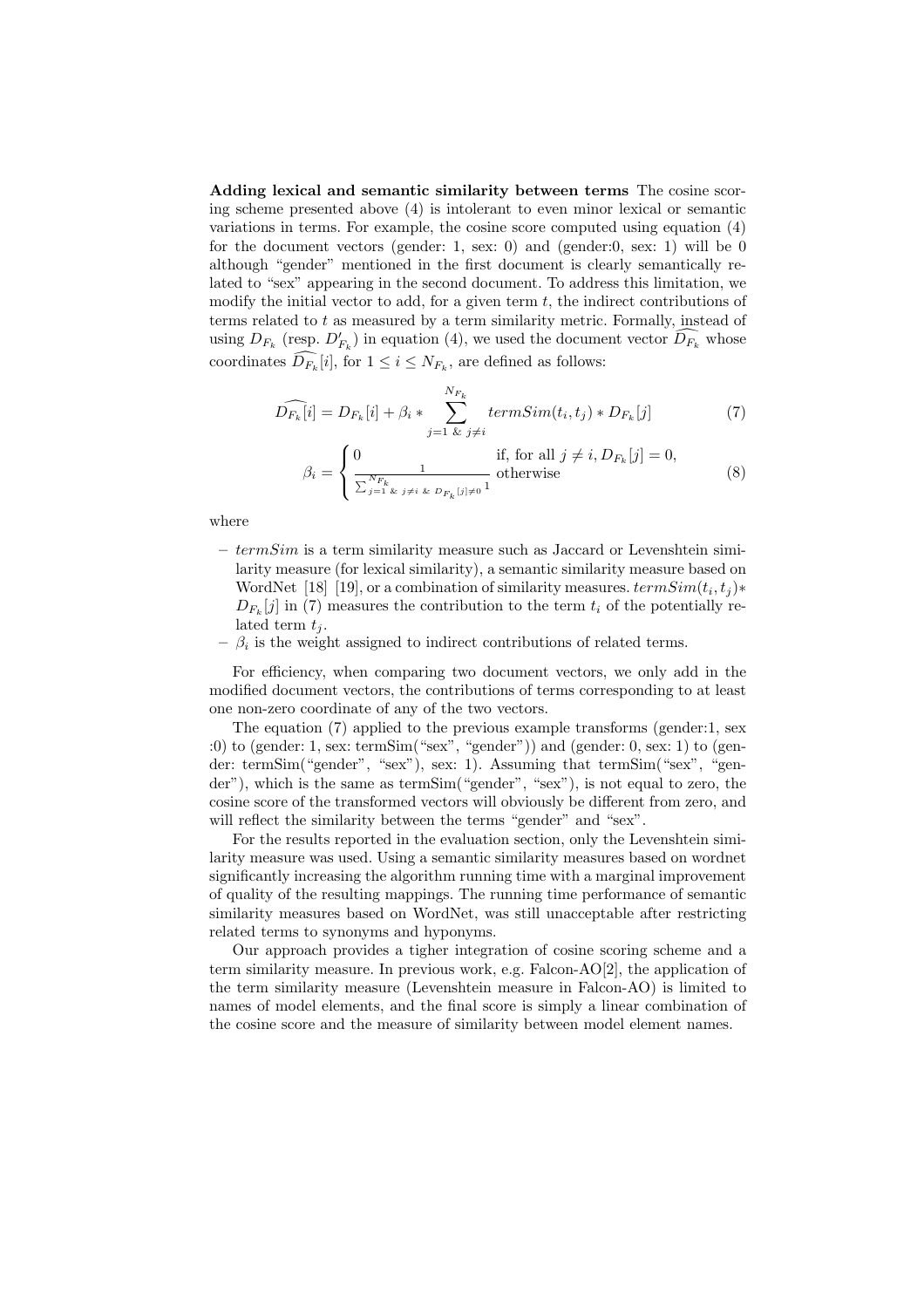## 4 Evaluation of Model Matching Algorithm

To evaluate the model matching algorithm, we accumulated industry models and customer data models from IBM architects who regularly build solutions for customers. The specific model comparisons we chose were ones that IBM architects need mapped in the field. In four cases out of 7 model matching comparisons, the matching had been performed by IBM solutions teams manually. We tried to use these as a 'gold standard' to evaluate the model matching algorithm, but unfortunately found that in 3 of 4 cases, the quality of the manual model matching was exceedingly poor. We address this issue with a tool to assess matching quality in the next section.

As shown in Table 1, the industry models we used in the comparisons included BDW (a logical data model for financial services), HPDM (a logical data model for healthcare), MDM (a model for the IBM's solution for master data management), RDWM (a model for warehouse solutions for retail organizations), and IAA (a model for insurance). Model A in the table is a customer ER model in the healthcare solutions space, model B is a customer logical data model in financial services, and model C is customer logical data model in retail. To evaluate our model matching results, we had two IBM architects assess the precision of the best possible match produced by our algorithm. Manual evaluation of the matches was performed on sample sizes of 100 in 5 of 7 cases (all cases except the IAA-BDW and A-HPDM comparisons). For IAA-BDW, we used a sample size of 50 because the algorithm produced less than 100 matches. For A-HPDM, we relied on previously created manual mappings to evaluate both precision and recall (recall was at 25%). The sizes of these models varied from 300 elements to 5000 elements.

We make two observations about our results:

- (a) The results show a great deal of variability ranging from cases where we had 100% precision in the top 100 matches, to 52% precision. This reflected the degree to which the models shared a common lineage or common vocabulary in their development. For example, RDWM was actually derived from BDW, and this is clearly reflected in the model matching results. IAA and BDW target different industries (and therefore do not have much in common), and this is a scenario where the algorithm tends to make more errors. We should point out that although IAA and BDW target different industries (insurance and banking respectively), there is a real business need for mapping common or overlapping concepts across these disparate models, so the matching exercise is not a purely academic one.
- (b) Even in cases where the precision (or recall) was low, the IBM architects attested to the utility of such a semi-automated approach to model matching, because their current process is entirely manual, tedious and error prone. None of the model mapping tools available to them currently provide results that are usable or verifiable.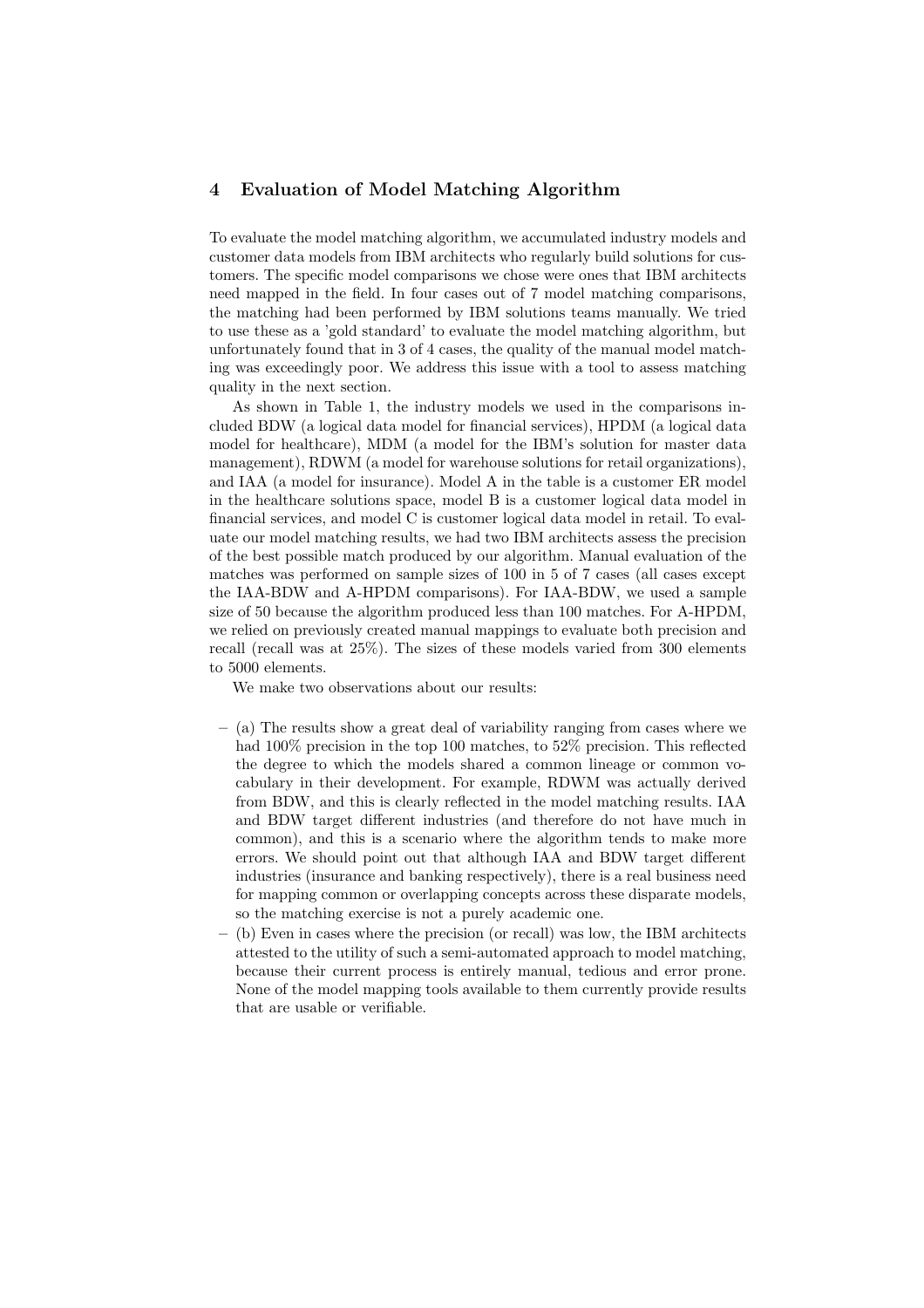|                 | Models Compared Number of matches Precision |         |
|-----------------|---------------------------------------------|---------|
| A-HPDM          | 43                                          | 67\%    |
| <b>B-BDW</b>    | 197                                         | 74%     |
| MDM-BDW         | 149                                         | $71\%$  |
| MDM-HPDM        | 324                                         | 54%     |
| <b>RDWM-BDW</b> | 3632                                        | $100\%$ |
| $C-BDW$         | 3263                                        | 96%     |
| IAA-BDW         | 69                                          | 52%     |

Table 1. Model matching results

## 4.1 Lint Engine

We turn now to another aspect of our work, which is to somehow measure the quality of ontology matching in the field. As mentioned earlier, we initially started our work with the hope of using manual matchings as a gold standard to measure the output of our matching algorithm, but were surprised to find a rather large number of errors in the manually generated model mappings. A lot of these errors were presumably due to the ad hoc nature of the manual mapping process, leading to poor transcription of names, e.g., changes in spaces, appending package names etc. when writing mapping results in a separate spreadsheet; specification of new classes/attributes/relationships to make up a mapping, when the elements did not exist in the original models etc. Also, there were cases in which mappings were made to an absurdly generic class (such as  $Thing$ ) which rendered them meaningless.

In order to deal with the above issues, and also improve the accuracy of our mapping tool, we decided to write a Lint Engine to detect suspicious mappings. The engine runs through a set of suspicious mapping patterns, with each pattern being assigned a severity rating and a user-friendly explanation, both specified by the domain expert. We have currently implemented the following six mapping patterns based on discussions with a domain-expert:

- Element not found: The pattern detects mappings where one or more elements involved does not exist in any of the models. This pattern is assigned a high severity since it indicates something clearly suspicious or wrong.
- $-$  *Exact name mismatches:* Detects mappings where a model element with an exact lexical match was not returned. This does not necessarily indicate an incorrect mapping, however does alert the user of a potentially interesting alternative that may have been missed.
- $-$  *Duplicate documentation*: Detects mappings where the exact same documentation is provided for both elements involved in the mapping. This may arise when models or portions of models are copy/pasted across.
- $-$  Many-to-1 or 1-to-Many: Detects cases where a single element in one model is mapped to a suspiciously large number elements in another model. As mentioned earlier, these typically denote mappings to an absurdly generic class/relation.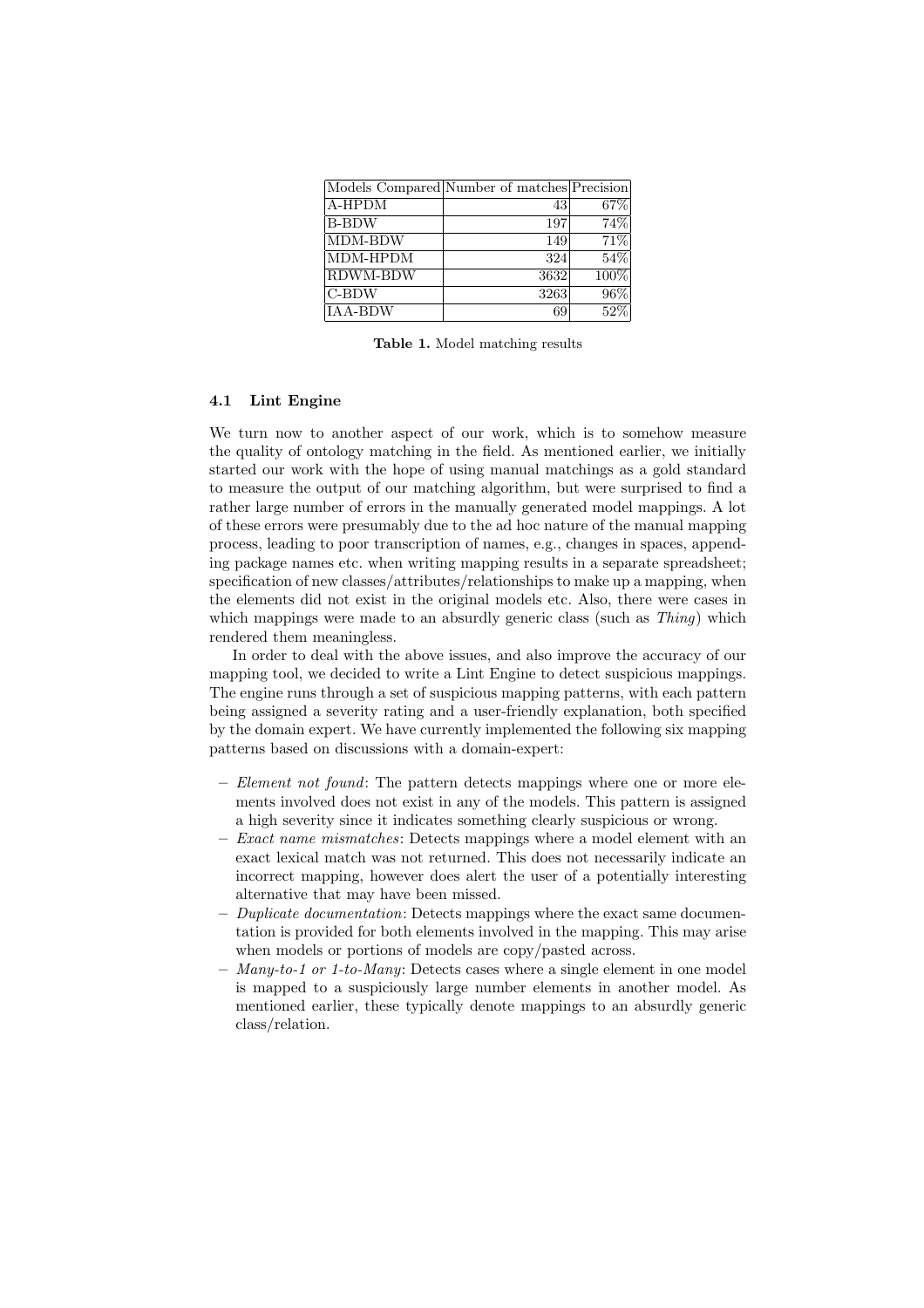- $-$  Class-Attribute proliferations: Detects cases when a single class' attributes/relations are mapped to attributes/relations of several different classes in the other model. What makes this case suspicious is that model mappings are a means to an end, typically used to specify instance transformations. Transformations can become extremely complex when class-attribute proliferations exist.
- Mapping without documentation: Detects cases where all the elements involved in the mapping have no associated documentation. This could arise due to lexical and structural information playing a role in the mapping, however the lack of documentation points to a potentially weaker match.

We applied our Lint engine to the manual mappings to see if it could reveal in more detail the defects we had observed. The results are summarized in the Tables 2 - 5 below.

| Total number of mappings                                  | 306           |
|-----------------------------------------------------------|---------------|
| Total number of suspicious mappings $ 151 \rangle$ (51 %) |               |
| One To Many Mappings                                      | 143 (46 $%$ ) |
| Mapping Without Documentation                             | 40 $(25\%)$   |
| Exact Name Not Match                                      | 13(8%)        |
| Duplicate Documentation                                   | $2(1\%)$      |

Table 2. Evaluation of B-BDW manual mappings using our Lint Engine

| Total number of mappings                                  | 702                       |
|-----------------------------------------------------------|---------------------------|
| Total number of suspicious mappings $ 702\rangle$ (100 %) |                           |
| Name Not Found in Models                                  | $\sqrt{702 \ (100 \%)}$   |
| Mapping Without Documentation                             | $\sqrt{702 \ (100 \ \%)}$ |
| Exact Name Not Match                                      | 30 (4 $%$ )               |
| One To Many Mappings                                      | $312(44\%)$               |

Table 3. Evaluation of BDW-MDM manual mappings using our Lint Engine

| Total number of mappings            | 117                   |
|-------------------------------------|-----------------------|
| Total number of suspicious mappings | $95(81\%)$            |
| Mapping Without Documentation       | $95(100\%)$           |
| One To Many Mappings                | $\overline{10(10\%)}$ |
| Duplicate Documentation Checker     | $9(9\%)$              |
| Name Not Found in Models            | $2(2\%)$              |

Table 4. Evaluation of A-HPDM manual mappings using our Lint Engine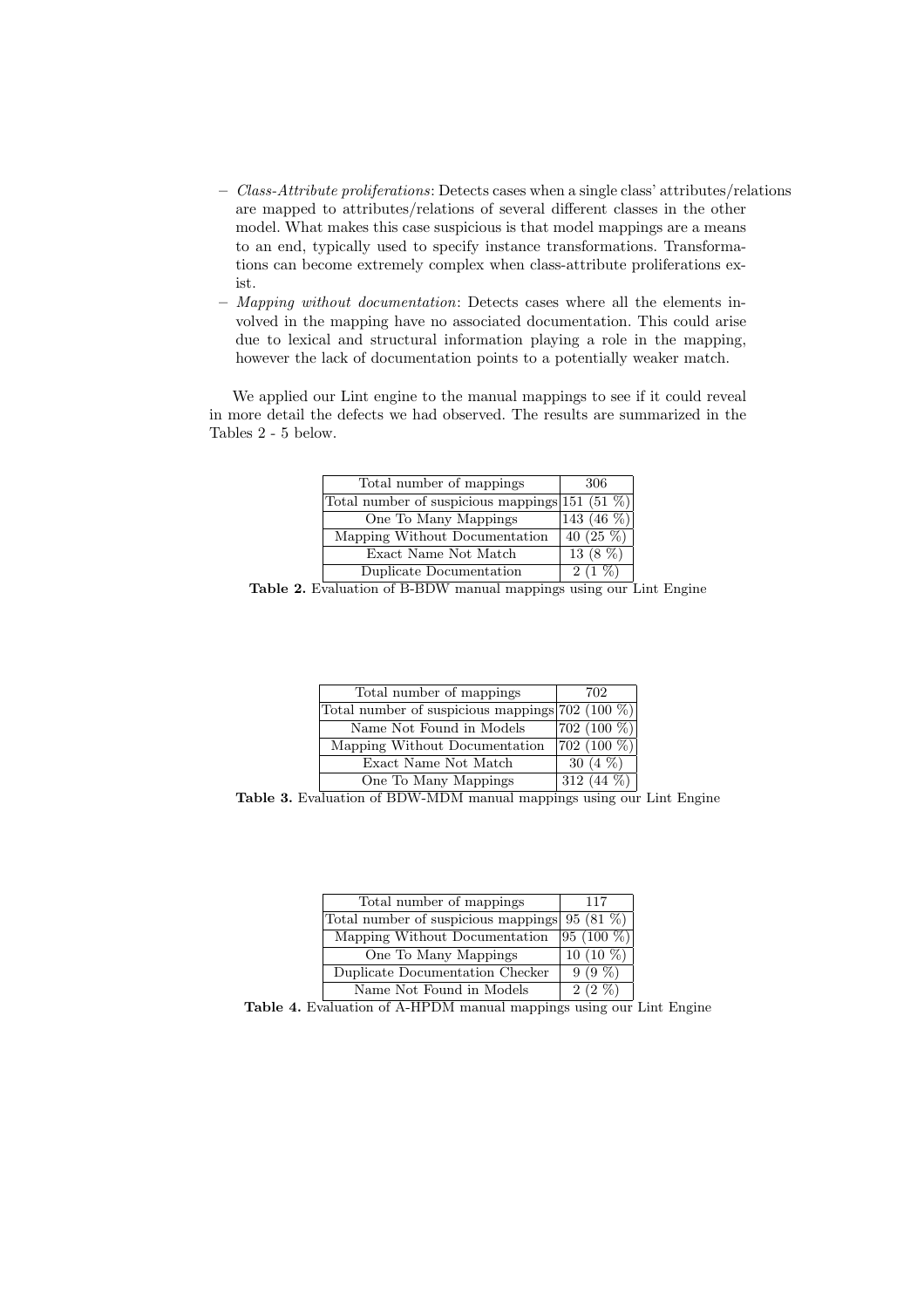| Total number of mappings              | 748                    |
|---------------------------------------|------------------------|
| Total number of suspicious mappings   | 748 (100 %)            |
| Mapping Without Documentation         | $741(99\%)$            |
| Name Not Found in Models              | $\overline{459(61\%)}$ |
| Class Attribute Mapping Proliferation | 472 (63 %)             |
| Duplicate Documentation Checker       | $378(50\%)$            |
| One To Many Mappings                  | $321(42\%)$            |
| Exact Name Not Match                  | 33 (4 \%)              |

Table 5. Evaluation of MDM-HPDM manual mappings using our Lint Engine

The results are quite shocking, e.g., in the BDW-MDM case, all 702 mappings specified an element that did not exist in either of the two models. The only explanation for this bizarre result is that mapping exercises, typically performed in Excel etc, are hideously inaccurate - in particular, significant approximation of the source and target elements is pervasive. Another point to note is that humans like to try and cheat and map at a generic level, and this practice seems to be quite pervasive, as such mappings were discovered in almost all the cases. Finally, the lack of, or duplication of documentation can be identified in many ways (e.g. products such as SoDA from Rational<sup>5</sup>) - but surfacing this during the mapping validation is very helpful. It helps present an estimation of the degree of confidence in the foundation of the mapping - the understanding of the elements being mapped.

The results were analyzed in detail by a domain expert who verified that the accuracy and usefulness for the suspicious mappings was very high (in the B-BDW case, only 1 suspicious mapping produced by Lint was actually correct). The fact that the lint engine found roughly less than 1 valid mapping for every 10 suspicious ones is an indication of the inefficiency of manual mapping practices. What the engine managed to do effectively is to filter from a huge pool of mappings, the small subset that need human attention, while hinting to the user what may be wrong by nicely grouping the suspicious mappings under different categories.

## References

- 1. Jian, N., Hu, W., Cheng, G., Qu, Y.: Falcon-ao: Aligning ontologies with falcon. In: Proceedings of K-CAP Workshop on Integrating Ontologies. (2005)
- 2. Qu, Y., Hu, W., Cheng, G.: Constructing virtual documents for ontology matching. In: Proceedings of the 15th international conference on World Wide Web, Edinburgh, UK (2006)
- 3. Mao, M., Peng, Y., Spring, M.: A profile propagation and information retrieval based ontology mapping approach. In: Proceedings of the 3rd International Conference on Semantics, Knowledge and Grid (research track), Xian, China (2007)
- 4. Noy, N.F.: Semantic integration: a survey of ontology-based approaches. SIGMOD Rec. 33(4) (2004) 65–70

<sup>5</sup> http://www-01.ibm.com/software/awdtools/soda/index.html